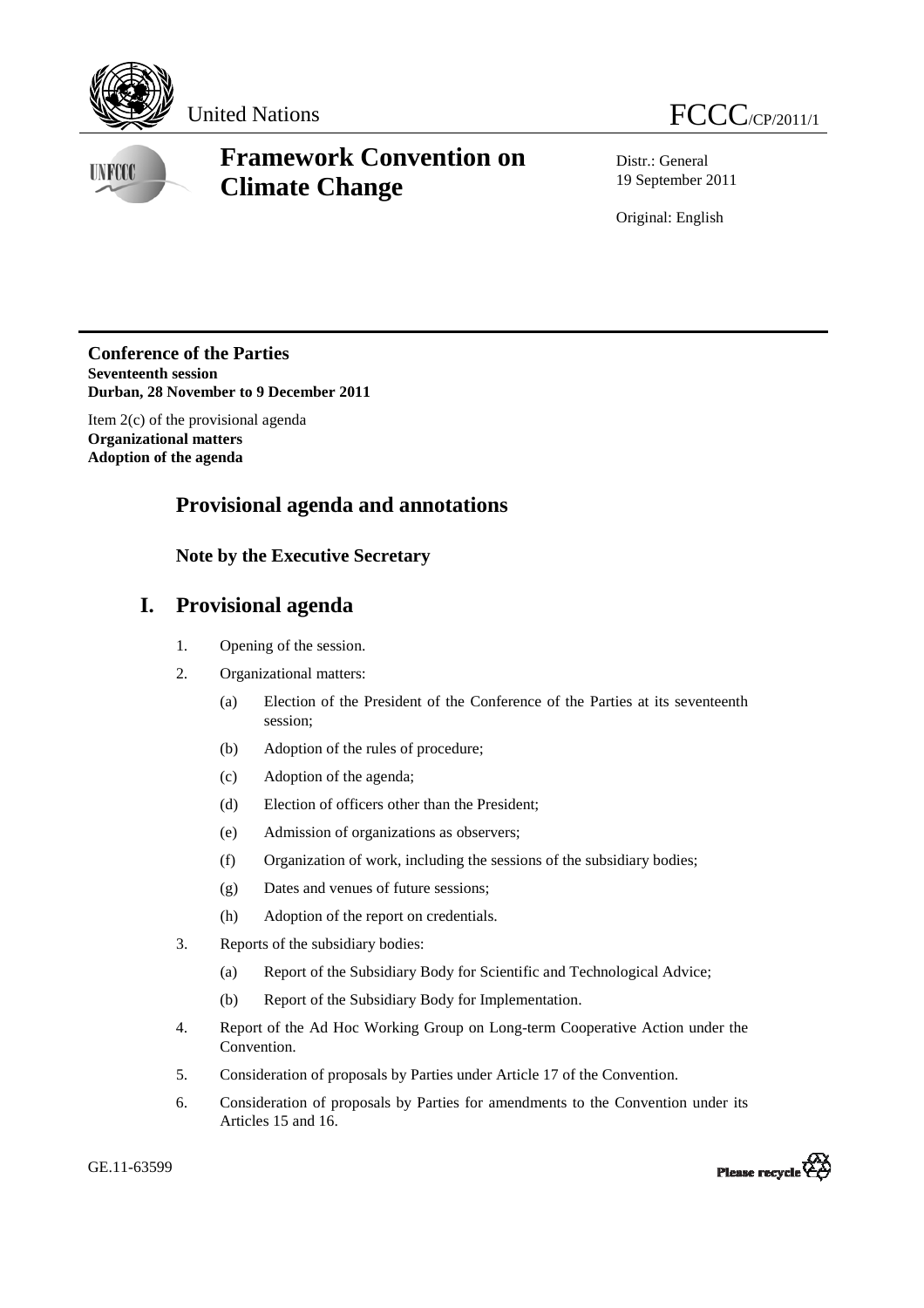- 7. Technology Executive Committee modalities and procedures.
- 8. Green Climate Fund report of the Transitional Committee.
- 9. Second review of the adequacy of Article 4, paragraph 2(a) and (b), of the Convention.<sup>1</sup>
- 10. Review of implementation of commitments and of other provisions of the Convention:
	- (a) Financial mechanism of the Convention:
	- (i) Report of the Global Environment Facility to the Conference of the Parties and guidance to the Global Environment Facility;
	- (b) National communications:
	- (i) National communications from Parties included in Annex I to the Convention;
	- (ii) National communications from Parties not included in Annex I to the Convention;
	- (c) Development and transfer of technologies;
	- (d) Capacity-building under the Convention;
	- (e) Implementation of Article 4, paragraphs 8 and 9, of the Convention;
	- (i) Implementation of the Buenos Aires programme of work on adaptation and response measures (decision 1/CP.10);
	- (ii) Matters relating to the least developed countries;
	- (f) Other matters referred to the Conference of the Parties by the subsidiary bodies.
- 11. Accelerated access to critical mitigation and adaptation technologies and related intellectual property rights.
- 12. Equitable access to sustainable development.
- 13. Unilateral trade measures.
- 14. Administrative, financial and institutional matters:
	- (a) Budget performance for the biennium 2010–2011;
	- (b) Programme budget for the biennium 2012–2013.
- 15. High-level segment.
- 16. Statements by observer organizations.
- 17. Other matters.
- 18. Conclusion of the session:
	- (a) Adoption of the report of the Conference of the Parties on its seventeenth session;
	- (b) Closure of the session.

<sup>&</sup>lt;u>1</u>  $1$  The item was held in abeyance at COP 16, and in accordance with rule 16 of the draft rules of procedure being applied, it will be considered at COP 17. Detailed annotations can be found in paragraphs 55–57 below.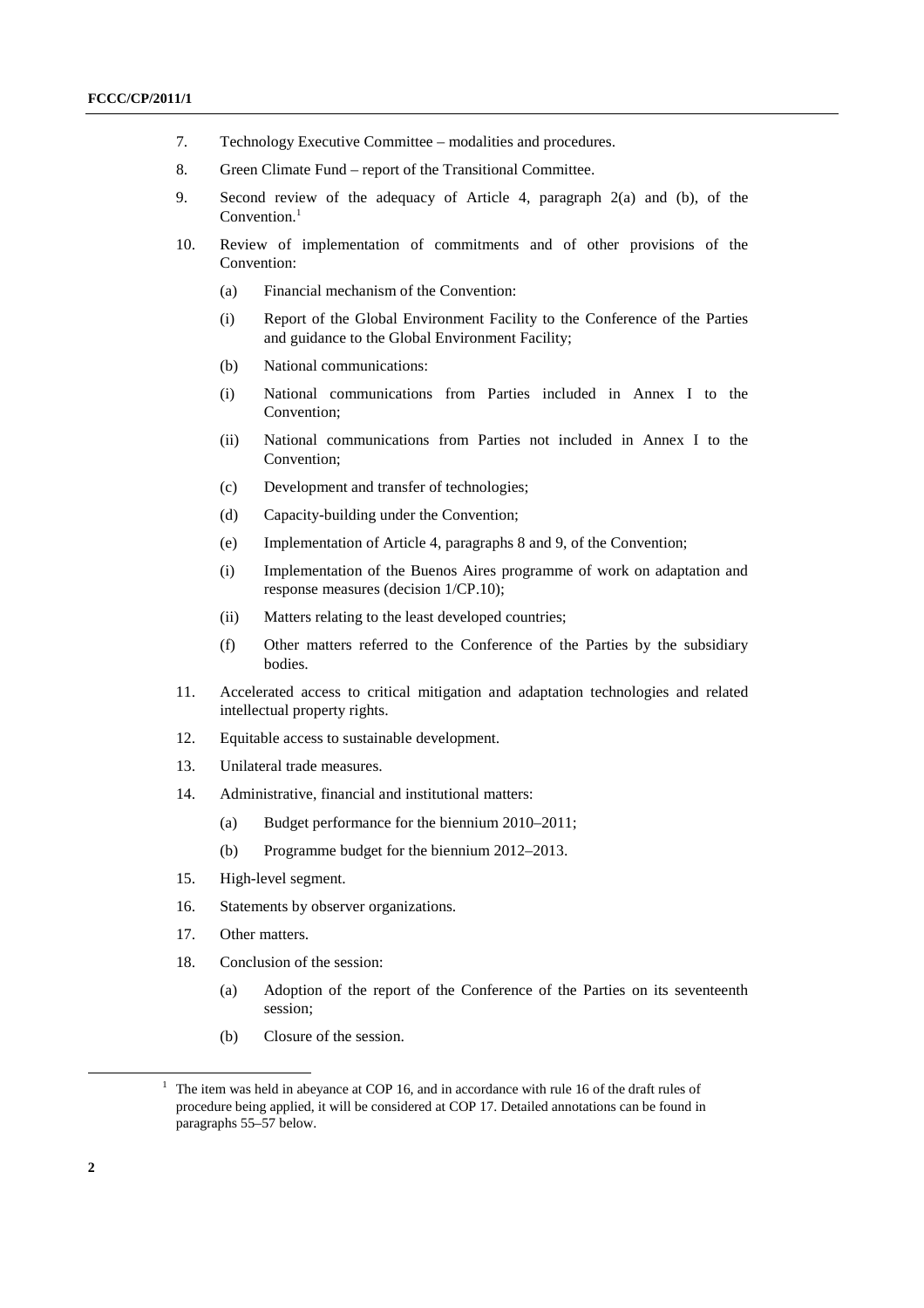## **II. Proposed organization of the sessions: overview2**

1. A welcoming ceremony will be held on the morning of Monday, 28 November 2011 to mark the opening of the United Nations Climate Change Conference in Durban.

2. The President of the Conference of the Parties (COP) at its sixteenth session will open COP 17. The COP will take up item 1 of the provisional agenda, as well as some procedural matters under item 2, including the election of the President of COP 17, the adoption of the agenda and the organization of work. Statements are not envisaged, except those on behalf of groups. The COP will refer items of its agenda to the subsidiary bodies as appropriate. The opening meeting will then be adjourned.

3. The seventh session of the Conference of the Parties serving as the meeting of the Parties to the Kyoto Protocol (CMP) will then be opened. The CMP will take up item 1 of its provisional agenda, as well as some procedural matters under item 2, including the adoption of the agenda and the organization of work. Statements are not envisaged, except those on behalf of groups. The CMP will refer items of its agenda to the subsidiary bodies as appropriate. The opening meeting will then be adjourned.

4. The following sessions of the subsidiary bodies have been scheduled in conjunction with COP 17 and CMP 7:

(a) Thirty-fifth session of the Subsidiary Body for Implementation (SBI);

 (b) Thirty-fifth session of the Subsidiary Body for Scientific and Technological Advice (SBSTA);

 (c) Fourth part of its sixteenth session or the seventeenth session of the Ad Hoc Working Group on Further Commitments for Annex I Parties under the Kyoto Protocol  $(AWG-KP);$ <sup>3</sup>

 (d) Fourth part of its fourteenth session or the fifteenth session of the Ad Hoc Working Group on Long-term Cooperative Action under the Convention (AWG-LCA).4

5. Given that six bodies will be meeting during the sessional period, meeting time will be very limited, especially for contact groups. To maximize the time available for negotiations, the presiding officers, in consultation with the Parties, may propose timesaving measures and approaches to expedite work. Such proposals will be based on these consultations, and on relevant submissions and statements made during plenary meetings, and take into account any previous negotiations and/or conclusions.

6. Further information regarding the arrangements for COP 17 and CMP 7 may be provided in an addendum to this document.

7. The COP and the CMP will convene in plenary meetings during the first week to take up the items on their agendas that are not to be referred to the subsidiary bodies.

 $\overline{\phantom{a}}$  As the seventeenth session of the Conference of the Parties (COP) and the seventh session of the Conference of the Parties serving as the meeting of the Parties to the Kyoto Protocol (CMP) will be held during the same sessional period, this overview addresses both meetings. For ease of reference for Parties and observers, the text of this overview is also contained in the annotations to the provisional agenda for CMP 7 (FCCC/KP/CMP/2011/1). Further details may be made available via the UNFCCC website.

Decision on the suspension or conclusion of the sixteenth session of the AWG-KP will be taken by the AWG-KP during the third part of the sixteenth session of the AWG-KP. 4

<sup>&</sup>lt;sup>4</sup> Decision on the suspension or conclusion of the fourteenth session of the AWG-LCA will be taken by the AWG-LCA during the third part of the fourteenth session of the AWG-LCA.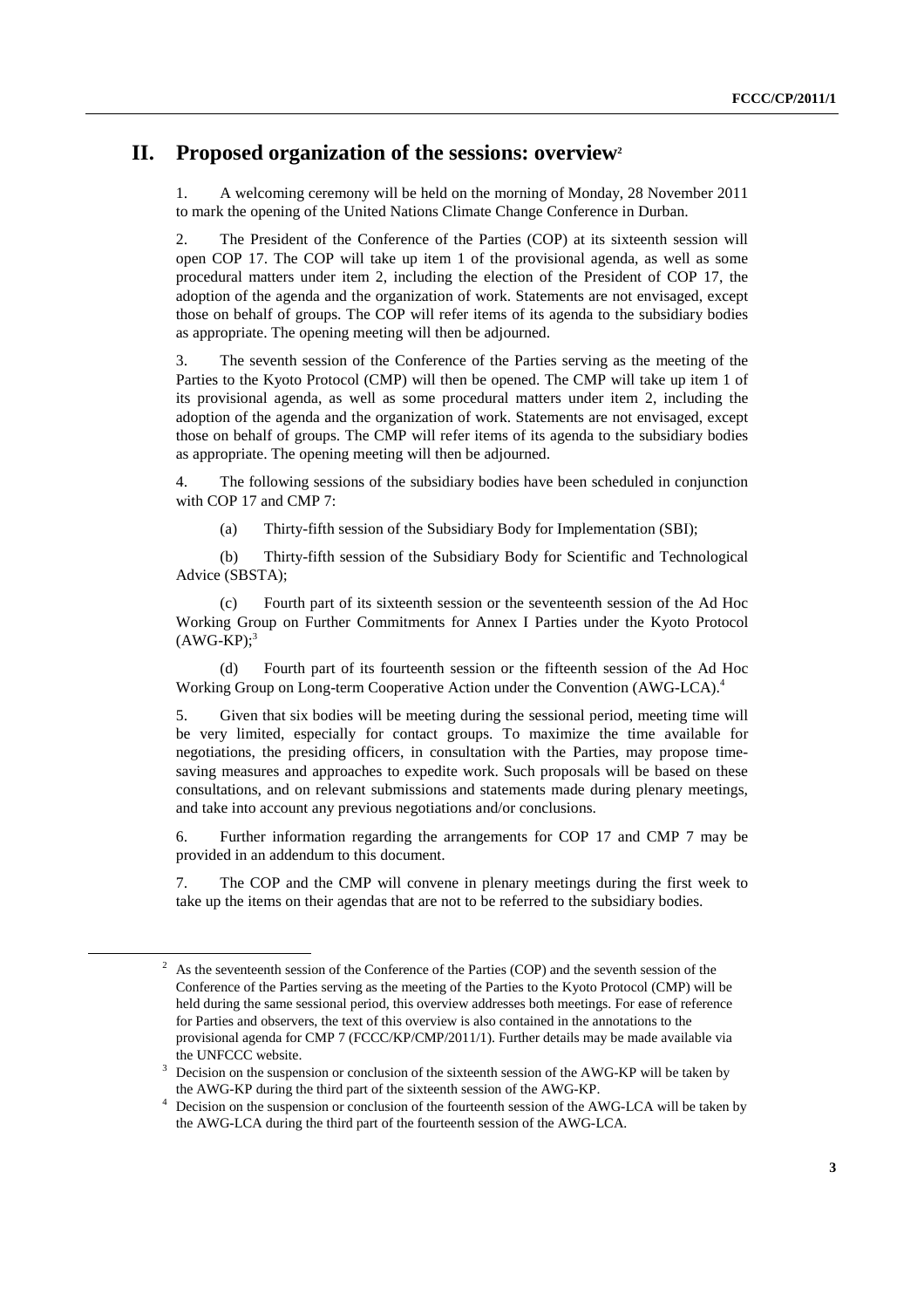8. The inauguration of the high-level segment will take place in the afternoon of Tuesday, 6 December. Ministers and other heads of delegation will be invited to deliver national statements to joint meetings of the COP and the CMP on 7–8 December. The highlevel segment will continue until Friday, 9 December. Based on experience at previous sessions, a joint COP and CMP meeting is envisaged for statements from observer organizations. Separate meetings of the COP and the CMP will be held on Friday, 9 December to adopt decisions and conclusions emerging from the current sessions.

9. In keeping with the conclusions adopted by the SBI at its thirty-second session,<sup>5</sup> all meetings are scheduled to end at 6 p.m., particularly to give Parties and regional groups sufficient time to prepare for daily meetings, but may, in exceptional circumstances, and on a case-by-case basis, continue for two to three hours.

10. At its thirty-fourth session, the SBI also recalled its conclusions<sup>6</sup> recommending that the secretariat, in organizing future sessional periods, follow the practice of holding no more than two meetings of plenary and/or contact groups concurrently, with the total number of meetings held concurrently, including informals, not exceeding six, to the extent possible.

## **III. Annotations to the provisional agenda**

### **1. Opening of the session**

11. COP 17 will be opened by the President of COP 16, Ms. Patricia Espinosa Cantellano, Secretary of Foreign Affairs for Mexico.

### **2. Organizational matters**

#### (a) Election of the President of the Conference of the Parties at its seventeenth session

12. *Background*: The President of COP 16 will call for the election of Ms. Maite Nkoana-Mashabane, Minister of International Relations and Cooperation of South Africa, as the President of COP 17. Ms. Nkoana-Mashabane was nominated by the African Group, in accordance with the rotation of the Presidency among regional groups. She will also serve as President of CMP 7.

#### (b) Adoption of the rules of procedure

13. *Background*: At COP 16, Parties decided that, as at previous sessions, the draft rules of procedure should continue to be applied, with exception of draft rule 42. At that session, the President announced that she would undertake consultations with Parties during the intersessional period and report to COP 17 in the event of any new developments.

14. *Action*: The COP may wish to decide to continue applying the draft rules of procedure and invite the President of COP 17 to undertake consultations to try to achieve adoption of the rules.

*FCCC/CP/1996/2 Organizational matters: adoption of the rules of procedure. Note by the secretariat* 

 $\overline{a}$ 

<sup>5</sup>  $5$  FCCC/SBI/2010/10, paragraph 165.

<sup>6</sup> FCCC/SBI/2011/7, paragraph 167.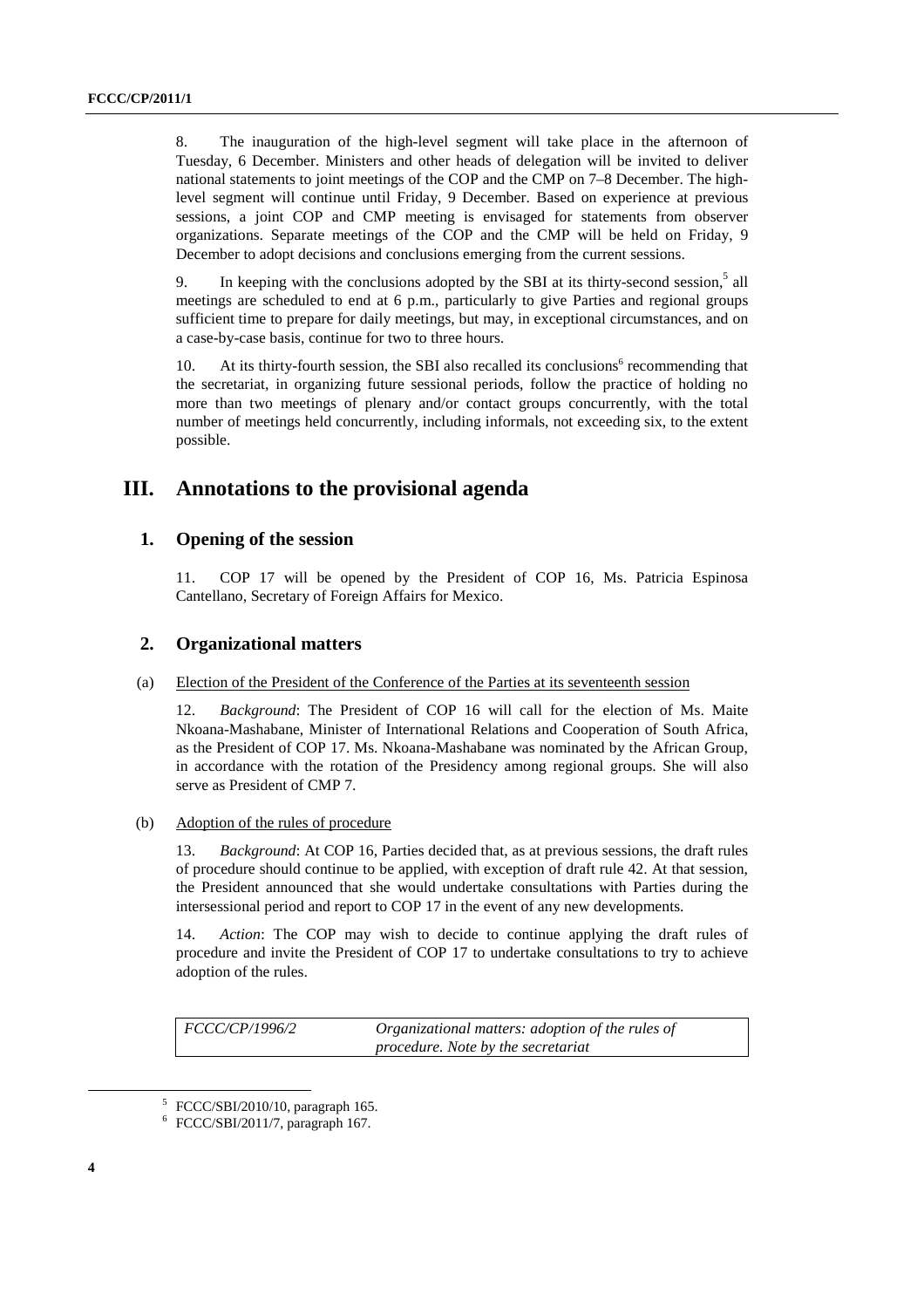#### (c) Adoption of the agenda

15. *Background*: The secretariat, in agreement with the President of COP 16, has drafted the provisional agenda for COP 17, taking into account views expressed by the Parties, the Bureau and items proposed by Parties to be included on the provisional agenda.

16. *Action*: The COP will be invited to adopt its agenda.

| FCCC/CP/2011/1 | Provisional agenda and annotations. Note by the |
|----------------|-------------------------------------------------|
|                | <i>Executive Secretary</i>                      |

#### (d) Election of officers other than the President

17. *Background*: At the request of the President of COP 16, consultations on nominations to the Bureau of COP 17 and CMP 7 were initiated at the thirty-fourth sessions of the subsidiary bodies with regional group coordinators. If necessary, further consultations will be held during the session. Parties are invited to recall decision 36/CP.7 and to give active consideration to the nomination of women for elective posts in any body established under the Convention.

18. *Action*: The COP will be invited to elect the members of the Bureau of COP 17 and CMP 7 at the earliest opportunity following completion of consultations.

#### (e) Admission of organizations as observers

19. *Background*: The COP will have before it document FCCC/CP/2011/2 containing the list of organizations seeking admission as observers, following review and consideration by the Bureau.<sup>7</sup>

20. *Action*: The COP will be invited to consider the list and admit the organizations as observers.

*FCCC/CP/2011/2 Admission of observers: organizations applying for admission as observers. Note by the secretariat* 

#### (f) Organization of work, including the sessions of the subsidiary bodies

21. *Action*: The COP will be invited to agree upon the organization of the work of the session, including the proposed schedule of meetings (see paras. 1–10 above).

| <i>FCCC/CP/2011/1</i>           | Provisional agenda and annotations. Note by the<br><b>Executive Secretary</b> |
|---------------------------------|-------------------------------------------------------------------------------|
| FCCC/SBSTA/2011/3               | Provisional agenda and annotations. Note by the<br><b>Executive Secretary</b> |
| <i>FCCC/SBI/2011/8</i>          | Provisional agenda and annotations. Note by the<br><b>Executive Secretary</b> |
| FCCC/AWGLCA/2011/X <sup>8</sup> | Provisional agenda and annotations. Note by the<br><b>Executive Secretary</b> |

 <sup>7</sup>  $\frac{7}{1}$  Under decision 36/CMP.1, a single process will be used for the admission of observer organizations to sessions of the COP and the CMP, with decisions on admission of observer organizations being taken by the COP.<br> $\frac{8}{5}$  See parametrical d(d)

See paragraph 4(d) above.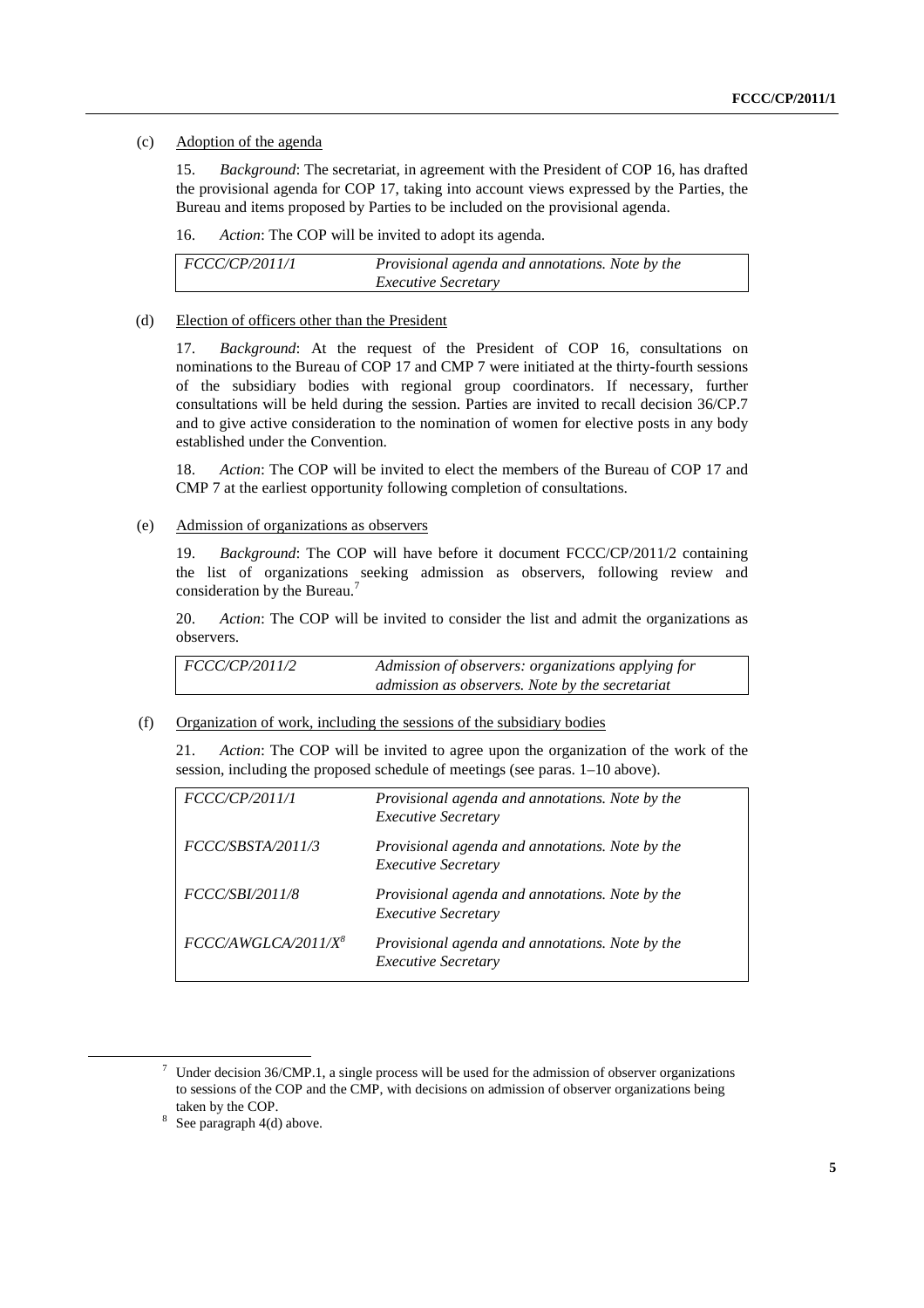#### (g) Dates and venues of future sessions

22. *Background*: At COP 17, a decision will be required on the date and venue of COP 18, which will be held in conjunction with CMP 8 (26 November to 7 December 2012). In keeping with the rotation among regional groups, the President of COP 18 would come from the Asian Group. The SBI, at its thirty-fourth session, noted the ongoing consultations with regard to hosting COP 18 and CMP 8.<sup>9</sup>

23. Regarding other future sessional periods, in keeping with the principle of rotation among regional groups, the President of COP 19 and CMP 9 will come from the Eastern European Group.

24. The SBI, at the same session, also recommended the dates of future sessional periods for adoption by the COP at its seventeenth session as follows:<sup>10</sup>

- Wednesday, 4 June to Sunday, 15 June, and Wednesday, 3 December to Sunday, 14 December, for the sessional periods in 2014;
- Wednesday, 3 June to Sunday, 14 June, and Wednesday, 2 December, to Sunday, 13 December, for the sessional periods in 2015;
- Wednesday, 18 May to Sunday, 29 May, and Wednesday, 30 November to Sunday, 11 December, for the sessional periods in 2016.

25. *Action*: The COP, at its seventeenth session, will need to decide on the host country for its eighteenth session. The COP will be invited to adopt a decision on the dates and venues of future sessions, including the venue of COP 18 and CMP 8. The COP may also consider any offers made to host COP 19 and CMP 9, and to take action as appropriate.

#### (h) Adoption of the report on credentials

26. *Background*: According to rule 19 of the draft rules of procedure being applied, the credentials of representatives of Parties, as well as the names of alternate representatives and advisers, shall be submitted to the secretariat not later than 24 hours after the opening of the session. Any later change in the composition of the delegation shall also be submitted to the secretariat. The credentials shall be issued either by the Head of State or Government or by the Minister of Foreign Affairs or, in the case of a regional economic integration organization, by the competent authority of that organization. The Bureau will examine the credentials and submit its report on credentials for adoption by the COP (see rule 20 of the draft rules of procedure). Representatives shall be entitled to participate provisionally in the session, pending a decision by the COP to accept their credentials (see rule 21 of the draft rules of procedure). Only Parties with valid credentials would be able to participate in the adoption of a protocol or another legal instrument. The COP will have before it for adoption the report on credentials to be submitted by the Bureau.

27. *Action*: The COP will be invited to adopt the report on credentials of the representatives of Parties attending COP 17. Representatives may participate provisionally, pending this action.

 <sup>9</sup>  $9$  FCCC/SBI/2011/7, paragraph 163.

<sup>10</sup> FCCC/SBI/2011/7, paragraph 165.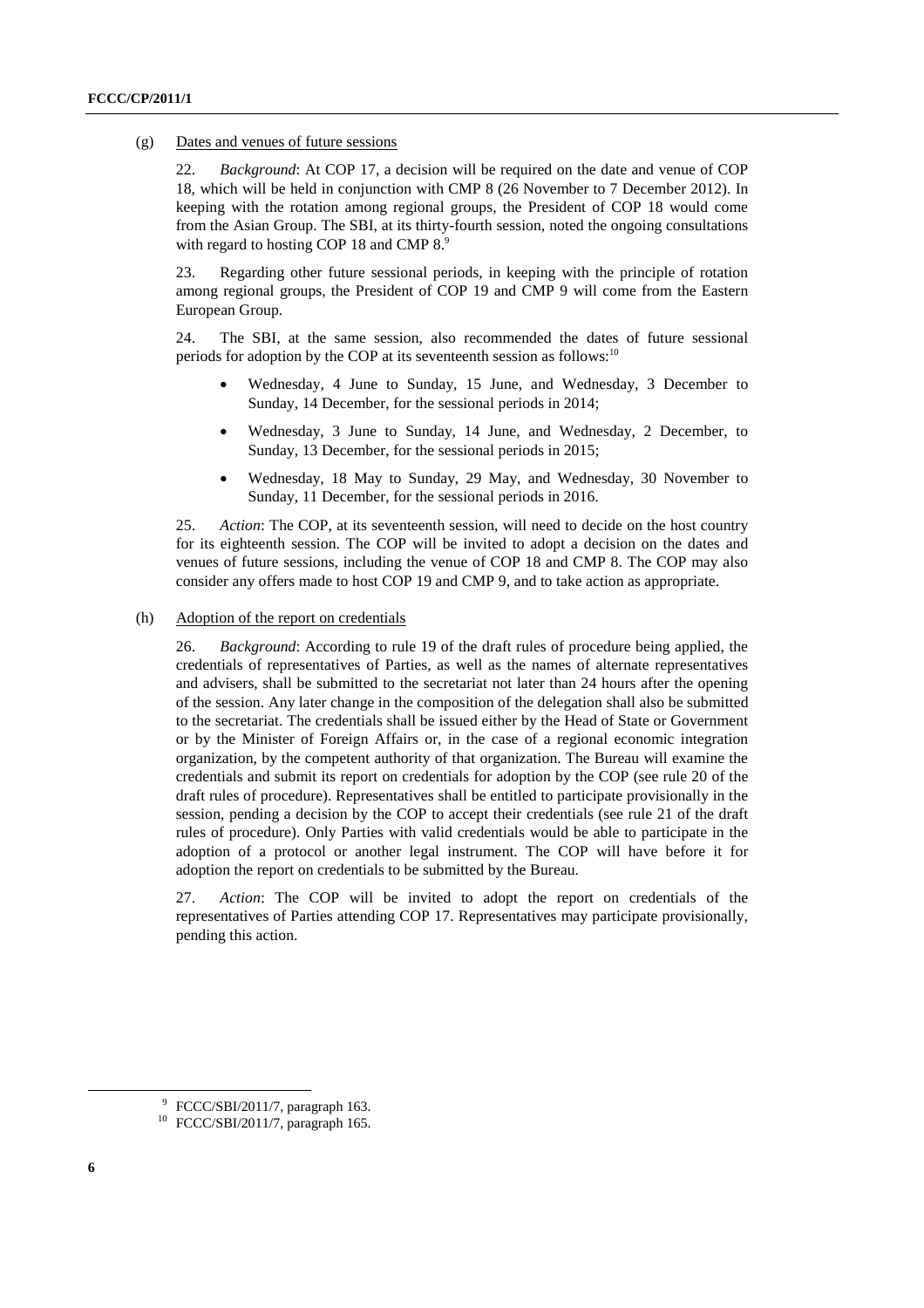### **3. Reports of the subsidiary bodies**

#### (a) Report of the Subsidiary Body for Scientific and Technological Advice

28. The COP will be invited to take note of the report of the SBSTA on its thirty-fourth session. The Chair of the SBSTA will also report back to the COP on the thirty-fifth session of the SBSTA.

29. The report by the Chair of the SBSTA on the thirty-fifth session of the SBSTA will include any recommendations of draft decisions or conclusions for adoption by the COP at its seventeenth session arising from the work conducted by the SBSTA based on the agendas adopted at the thirty-fourth (FCCC/SBSTA/2011/2) and thirty-fifth sessions of the SBSTA (FCCC/SBSTA/2011/3).

30. The report by the Chair of the SBSTA will address matters, inter alia, related to issues that have been mandated for consideration at COP 17.

| FCCC/SBSTA/2011/2 | Report of the Subsidiary Body for Scientific and           |
|-------------------|------------------------------------------------------------|
|                   | Technological Advice on its thirty-fourth session, held in |
|                   | Bonn from 6 to 16 June 2011                                |

### (b) Report of the Subsidiary Body for Implementation

31. The COP will be invited to take note of the report of the SBI on its thirty-fourth session. The Chair of the SBI will also report back to the COP on the thirty-fifth session of the SBI.

32. The report by the Chair of the SBI on the thirty-fifth session of the SBI will include any recommendations of draft decisions or conclusions for adoption by the COP at its seventeenth session arising from the work conducted by the SBI based on the agendas adopted at the thirty-fourth (FCCC/SBI/2011/7) and thirty-fifth sessions of the SBI (FCCC/SBI/2011/8).

33. The report by the Chair of the SBI will address matters, inter alia, related to issues that have been mandated for consideration at COP 17.

| $\vert$ FCCC/SBI/2011/7 and | Report of the Subsidiary Body for Implementation on its    |
|-----------------------------|------------------------------------------------------------|
| Add.1                       | thirty-fourth session, held in Bonn from 6 to 17 June 2011 |

### **4. Report of the Ad Hoc Working Group on Long-term Cooperative Action under the Convention**

34. *Background*: The COP, at its thirteenth session, established the AWG-LCA to conduct a comprehensive process to enable the full, effective and sustained implementation of the Convention through long-term cooperative action, now, up to and beyond 2012, in order to reach an agreed outcome and adopt a decision at its fifteenth session.<sup>1</sup>

35. At its sixteenth session, the COP requested the AWG-LCA to continue its work, drawing on the documents under its consideration, with a view to carrying out the undertakings contained in that decision and present the results to the COP for consideration at its seventeenth session.<sup>12</sup>

<sup>&</sup>lt;sup>11</sup> Decision 1/CP.13 (Bali Action Plan), paragraphs 1–2. At its fifteenth session, the COP decided to extend the mandate of the AWG-LCA to enable it to continue its work with a view to presenting the outcome of its work to the COP for adoption at its sixteenth session (decision 1/CP.15, para. 1). 12 Decision 1/CP.16, paragraphs 143 and 144.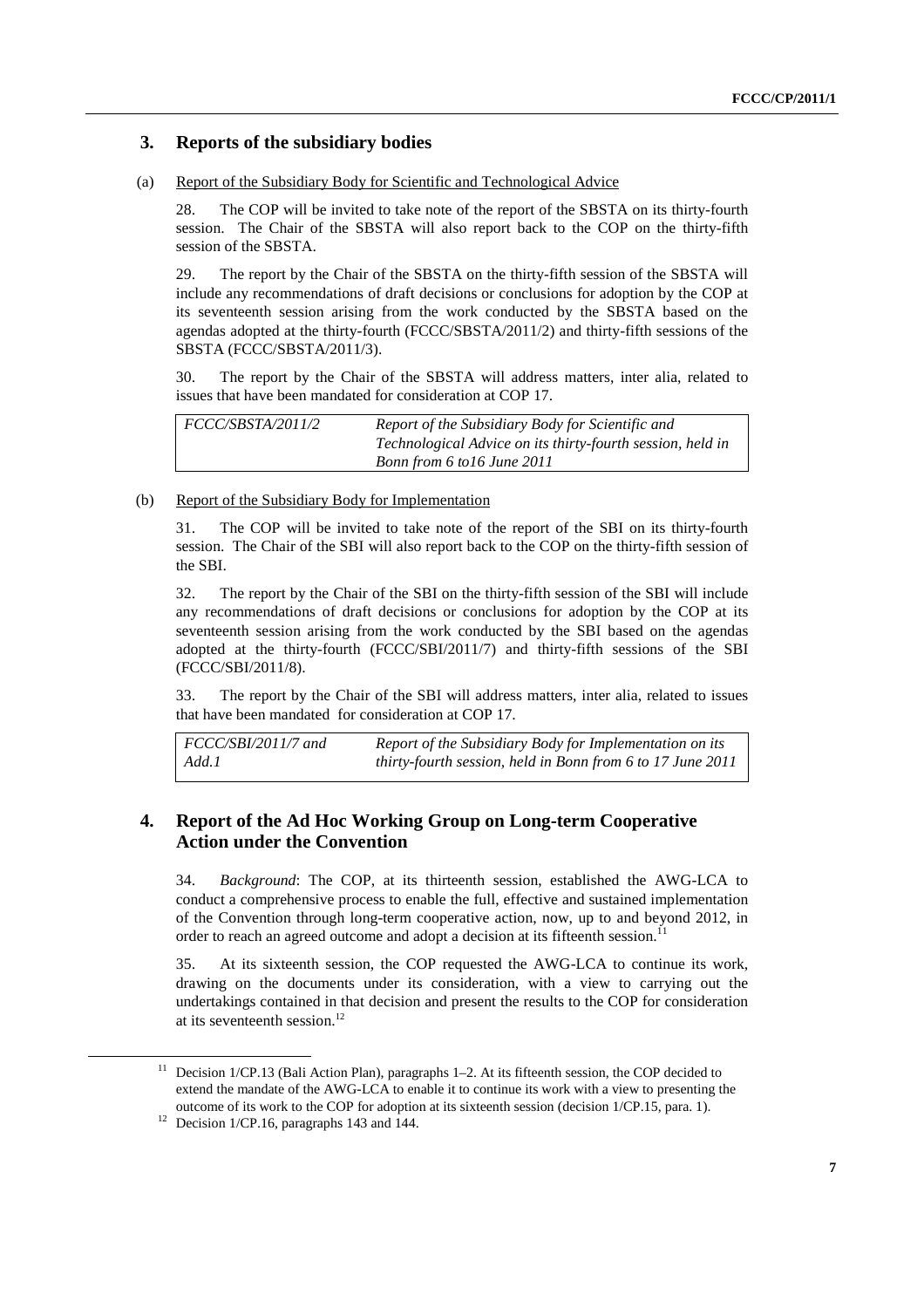36. Throughout 2011, the AWG-LCA advanced its work on a comprehensive and balanced outcome to be presented to COP 17 for adoption, pursuant to the results of the thirteenth and sixteenth sessions of the COP and recognizing that the work of the AWG-LCA includes both implementation tasks and issues that are still to be concluded (item 3 of the agenda of the AWG-LCA at its fourteenth session, with respective sub-items).<sup>13</sup>

37. The report on the work of the AWG-LCA in 2011 is listed below. The AWG-LCA will meet again in Durban, South Africa, in conjunction with COP 17, and will present the results of its work to the COP for consideration.

38. *Action*: The COP will be invited to consider the results of the work of the AWG-LCA referred to in paragraph 35 above for adoption.

| FCCC/CP/2010/7/Add.1 | Report of the Conference of the Parties on its sixteenth<br>session, held in Cancun from 29 November to 10<br>December 2010. Addendum. Part Two: Action taken by<br>the Conference of the Parties at its sixteenth session            |
|----------------------|---------------------------------------------------------------------------------------------------------------------------------------------------------------------------------------------------------------------------------------|
| FCCC/AWGLCA/2010/18  | Report of the Ad Hoc Working Group on Long-term<br>Cooperative Action under the Convention on its<br>thirteenth session, held in Cancun from 29 November to<br>10 December 2010                                                       |
| FCCC/AWGLCA/2011/9   | Report of the Ad Hoc Working Group on Long-term<br>Cooperative Action under the Convention on the first<br>and second parts of its fourteenth session, held in<br>Bangkok from 5 to 8 April 2011, and Bonn, from 7 to 17<br>June 2011 |

### **5. Consideration of proposals by Parties under Article 17 of the Convention**

39. *Background*: Article 17 of the Convention contains procedures for the adoption of protocols to the Convention. Article 17, paragraph 1, states that "The Conference of the Parties may, at any ordinary session, adopt protocols to the Convention." Article 17, paragraph 2, stipulates that "The text of any proposed protocol shall be communicated to the Parties by the secretariat at least six months before such a session."

40. In accordance with Article 17, Parties have submitted six proposals. Five proposals were submitted in 2009 and were communicated to Parties and signatories to the Convention by 6 June 2009 and, for information, to the Depositary on 25 June 2009. One proposal was submitted in 2010 and communicated to Parties and signatories to the Convention on 28 May 2010 and, for information, to the Depositary on 17 June 2010.

41. COP 16 considered the six proposals and agreed to include this item on the provisional agenda for COP 17, pursuant to rules 10(c) and 16 of the draft rules of procedure being applied. In addition, by its decision 1/CP.16, the COP requested the AWG-LCA to continue discussing legal options with the aim of completing an agreed outcome based on decision 1/CP.13 (Bali Action Plan), the work done at the sixteenth session of the COP and proposals made by Parties under Article 17 of the Convention.<sup>14</sup>

<sup>&</sup>lt;sup>13</sup> Adopted at the first part of the fourteenth session of the AWG-LCA held from 3 to 8 April 2011 in Bangkok, Thailand (see FCCC/AWGLCA/2011/9, para. 13). 14 FCCC/CP/2010/7/Add. 1, paragraph 145.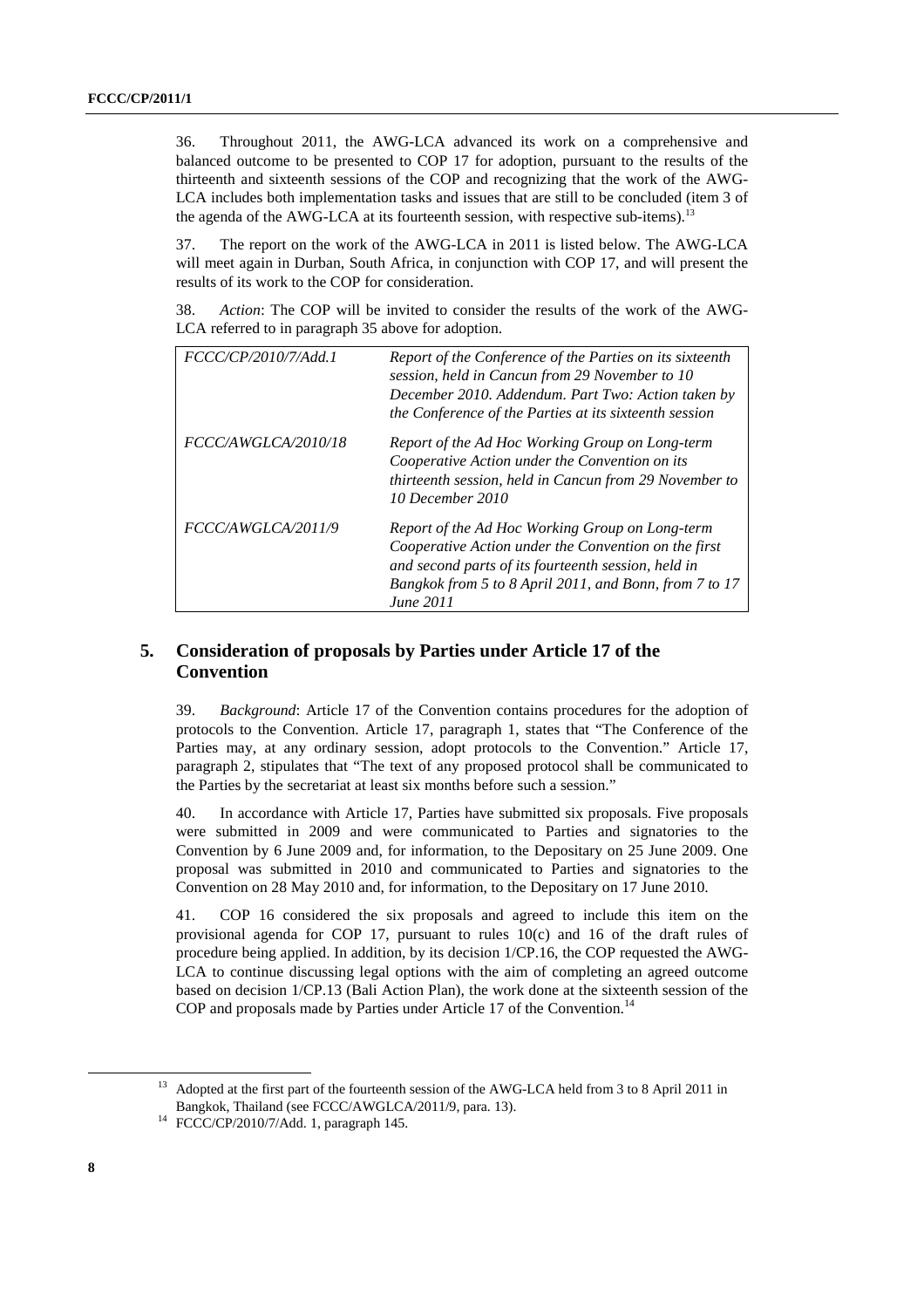| FCCC/CP/2009/3 | Draft protocol to the Convention prepared by the<br>Government of Japan for adoption at the fifteenth<br>session of the Conference of the Parties. Note by the<br>secretariat                                         |
|----------------|-----------------------------------------------------------------------------------------------------------------------------------------------------------------------------------------------------------------------|
| FCCC/CP/2009/4 | Draft protocol to the Convention presented by the<br>Government of Tuvalu under Article 17 of the<br>Convention. Note by the secretariat                                                                              |
| FCCC/CP/2009/5 | Draft protocol to the Convention prepared by the<br>Government of Australia for adoption at the fifteenth<br>session of the Conference of the Parties. Note by the<br>secretariat                                     |
| FCCC/CP/2009/6 | Draft protocol to the Convention prepared by the<br>Government of Costa Rica to be adopted at the fifteenth<br>session of the Conference of the Parties. Note by the<br>secretariat                                   |
| FCCC/CP/2009/7 | Draft implementing agreement under the Convention<br>prepared by the Government of the United States of<br>America for adoption at the fifteenth session of the<br>Conference of the Parties. Note by the secretariat |
| FCCC/CP/2010/3 | Proposed protocol to the Convention submitted by<br>Grenada for adoption at the sixteenth session of the<br>Conference of the Parties. Note by the secretariat                                                        |

42. *Action*: The COP will be invited to consider the proposals listed below and take any action it deems appropriate.

### **6. Consideration of proposals by Parties for amendments to the Convention under its Articles 15 and 16**

43. *Background*: The procedures for amending the Convention and its annexes are contained in its Articles 15 and 16. Article 15, paragraph 1, provides that "Any Party may propose amendments to the Convention." Article 15, paragraph 2, states that "Amendments to the Convention shall be adopted at an ordinary session of the Conference of the Parties. The text of any proposed amendment to the Convention shall be communicated to the Parties by the secretariat at least six months before the meeting at which it is proposed for adoption. The secretariat shall also communicate proposed amendments to the signatories to the Convention and, for information, to the Depositary."

44. Article 16, paragraph 2, provides that "Annexes to the Convention shall be proposed and adopted in accordance with the procedures set forth in Article 15, paragraphs 2, 3 and 4." Article 16, paragraph 4, of the Convention stipulates that "The proposal, adoption and entry into force of amendments to annexes to the Convention shall be subject to the same procedure as that for the proposal, adoption and entry into force of annexes to the Convention in accordance with paragraphs 2 and 3 above."

45. In accordance with Article 15, two proposals for amendments to the Convention were submitted and communicated by the secretariat to Parties and signatories to the Convention. By a letter dated 24 May 2011, the Russian Federation transmitted to the secretariat the text of a proposal for an amendment to Article 4, paragraph 2(f), of the Convention. Consequently, the secretariat communicated this proposal to all national focal points for climate change and permanent missions to the United Nations by a note verbale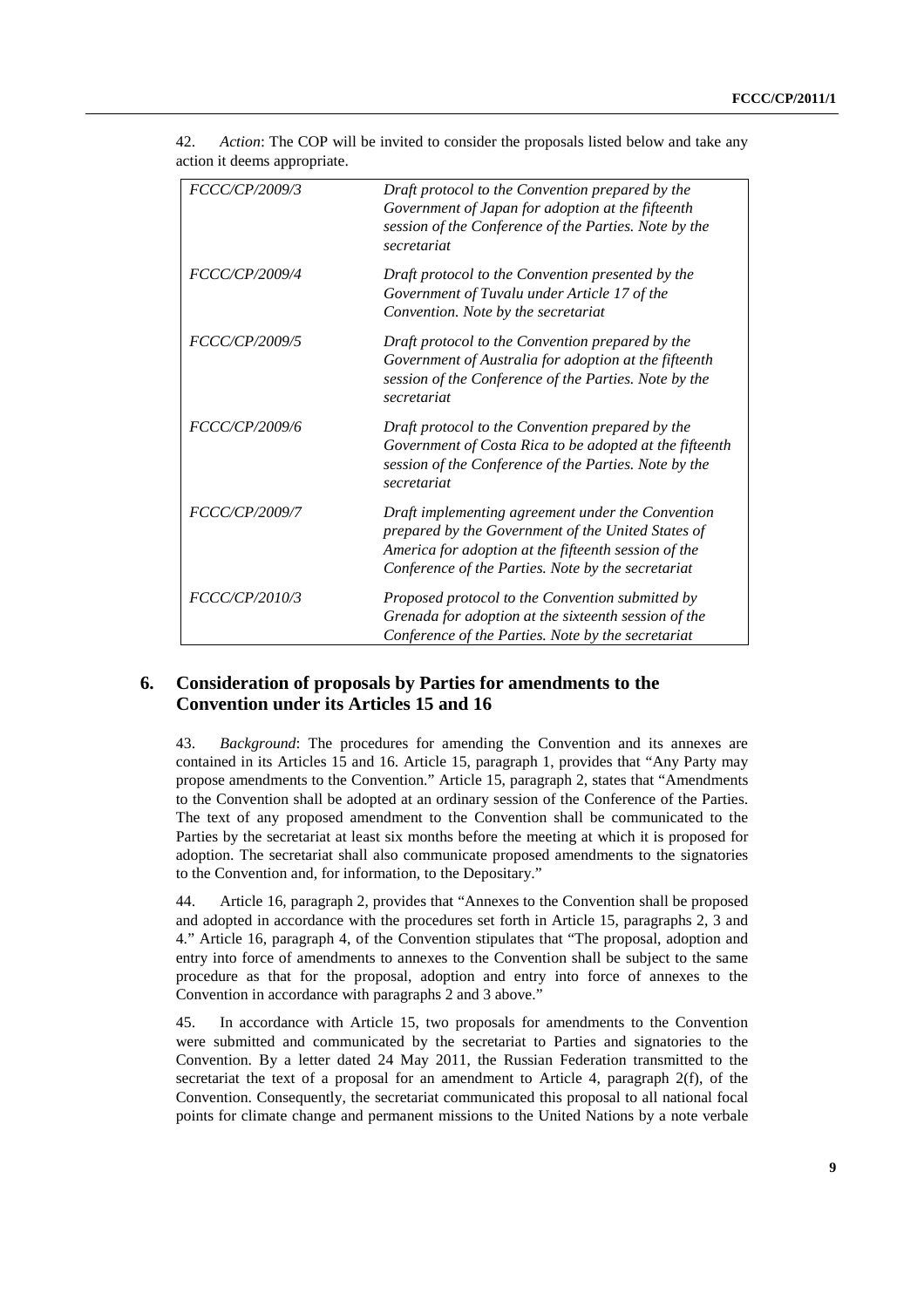on 3 June 2011. By a letter dated 26 May 2011, Papua New Guinea and Mexico transmitted to the secretariat the text of a proposal for amendments to Articles 7 and 18 of the Convention. Consequently, the secretariat communicated this proposal to all national focal points for climate change and permanent missions to the United Nations by a note verbale on 30 May 2011.

46. In accordance with Articles 15 and 16, one proposal for an amendment to Annex I to the Convention was submitted and communicated by the secretariat to Parties and signatories to the Convention. By a letter dated 18 May 2011, Cyprus and the European Union submitted a proposal to amend Annex I to the Convention with a view to adding the name of Cyprus to that annex as of 1 January 2013, or on a later date. Consequently, the secretariat transmitted this proposal to all national focal points for climate change and permanent missions to the United Nations by a note verbale on 3 June 2011.

47. The text of each of the proposals was sent, for information, to the Depositary on 22 June 2011.

48. *Action*: The COP will be invited to consider the proposals and take any action it deems appropriate.

| <i>FCCC/CP/2011/5</i> | Proposal from the Russian Federation to amend Article<br>4, paragraph $2(f)$ , of the Convention. Note by the<br>secretariat |
|-----------------------|------------------------------------------------------------------------------------------------------------------------------|
| <i>FCCC/CP/2011/4</i> | Proposal from Papua New Guinea and Mexico to amend<br>Articles 7 and 18 of the Convention. Note by the<br>secretariat        |
| <i>FCCC/CP/2011/3</i> | Proposal from Cyprus and the European Union to<br>amend Annex I to the Convention. Note by the<br>secretariat                |

#### **7. Technology Executive Committee – modalities and procedures**

49. *Background*: The COP, by its decision 1/CP.16, decided to establish a Technology Mechanism, comprising a Technology Executive Committee (TEC) and a Climate Technology Centre and Network (CTCN).<sup>15</sup>

50. By the same decision, the COP decided that the TEC shall convene its first meeting as soon as practicable following the election of its members and shall elaborate its modalities and procedures taking into account the need to achieve coherence and maintain interactions with other relevant institutional arrangements under and outside of the Convention, for consideration by the COP at its seventeenth session.<sup>16</sup>

51. *Action*: The COP will be invited to consider the report of the Technology Executive Committee below and to adopt a decision on the modalities and procedures of the Technology Executive Committee including taking any further action it deems appropriate.

| <i>FCCC/CP/2011/8</i> | Report on modalities and procedures of the Technology |
|-----------------------|-------------------------------------------------------|
|                       | <i>Executive Committee</i>                            |

<sup>&</sup>lt;sup>15</sup> Decision 1/CP.16, paragraph 117.

<sup>&</sup>lt;sup>16</sup> Decision 1/CP.16, paragraph 125.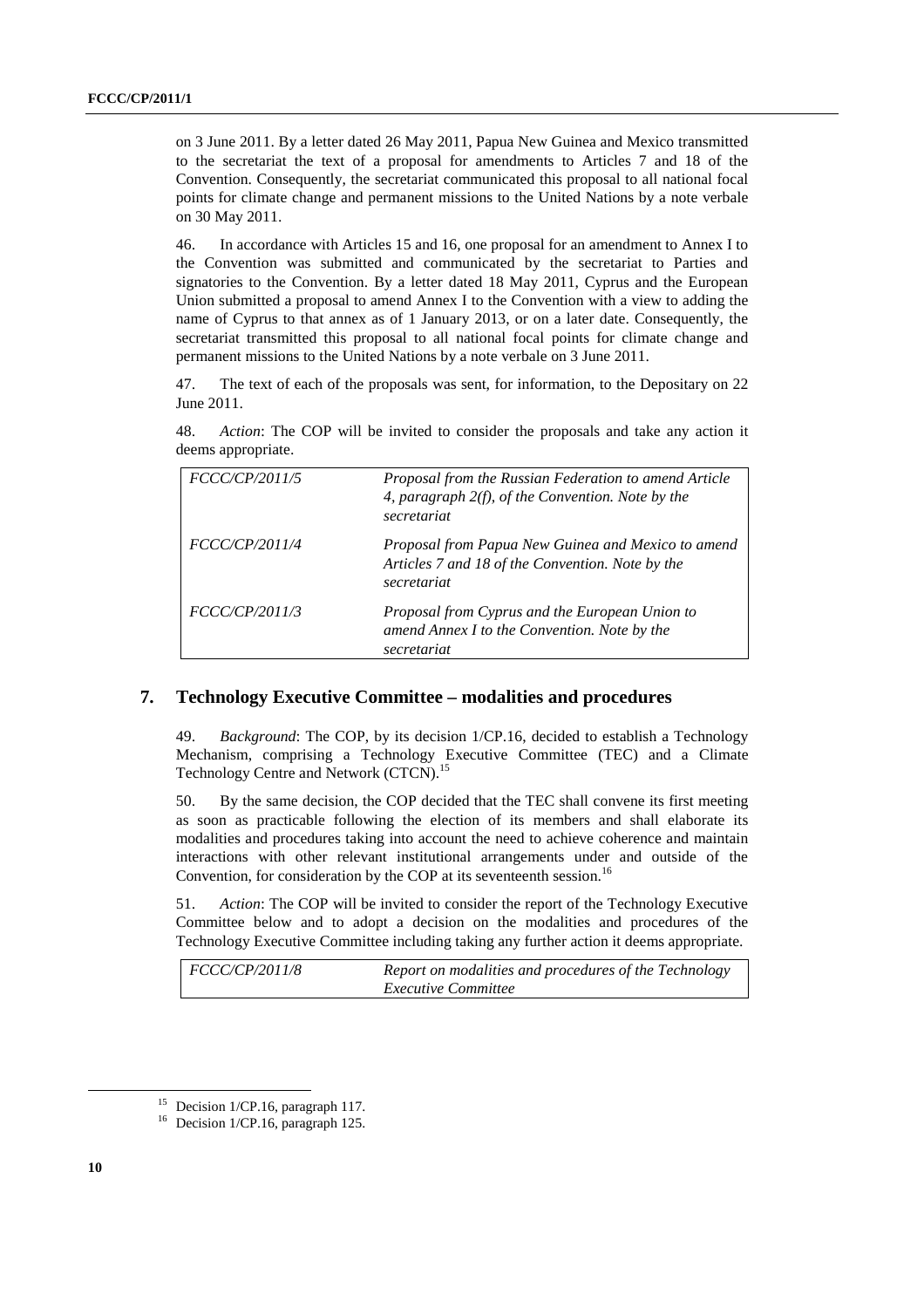### **8. Green Climate Fund – report of the Transitional Committee**

52. *Background*: The COP at its sixteenth session decided that the Green Climate Fund shall be designed by a Transitional Committee in accordance with the terms of reference contained in appendix III of decision 1/CP.16.

53. At the same session, the COP decided that the Transitional Committee shall develop and recommend to the COP, for its approval at its seventeenth session, operational documents that address, inter alia, issues outlined in the terms of reference contained in appendix III of decision 1/CP.16.

54. *Action*: The COP will be invited to consider the report of the Transitional Committee for the design of the Green Climate Fund, including its recommendations, and to take a decision as it deems appropriate.

| <i>FCCC/CP/2011/6</i> | Report of the Transitional Committee for the design of the<br>Green Climate Fund. Note by the co-chairs of the |
|-----------------------|----------------------------------------------------------------------------------------------------------------|
|                       | <i>Transitional Committee</i>                                                                                  |

### **9. Second review of the adequacy of Article 4, paragraph 2(a) and (b), of the Convention**

55. *Background*: Article 4, paragraph 2(d), of the Convention provides that a second review of the adequacy of Article 4, paragraph 2(a) and (b), shall take place not later than 31 December 1998. At COP 4, the President informed the Parties that it had proved impossible to reach any agreed conclusions or decisions on this matter. During the consideration of the provisional agenda for COP 5, the Group of 77 and China proposed amending the item to read "Review of the adequacy of implementation of Article 4, paragraph 2(a) and (b), of the Convention". There was no agreement on this, and the COP adopted the agenda of that session with the item held in abeyance. At subsequent sessions of the COP, with the exception of COP  $15$ ,<sup>17</sup> the item was included on the provisional agenda of the COP with a footnote reflecting the amendment proposed by the Group of 77 and China at COP 5. At these previous sessions, the agenda was adopted with the item held in abeyance, and the President undertook consultations on the matter and reported back to the Parties on the outcome of his consultations.

56. The item was held in abeyance at COP 16, and in accordance with rule 16 of the draft rules of procedure being applied, it will be considered at COP 17.

57. *Action*: The COP will be invited to consider this agenda item and take any action it deems appropriate.

### **10. Review of implementation of commitments and of other provisions of the Convention**

- (a) Financial mechanism of the Convention
- (i) Report of the Global Environment Facility to the Conference of the Parties and guidance to the Global Environment Facility

58. *Background*: See the SBI 35 provisional agenda and annotations (FCCC/SBI/2011/3).

At its fifteenth session the Conference of the Parties, on a proposal by the President, decided to defer consideration of this item to its sixteenth session (see FCCC/CP/2008/7, paragraphs 9–10).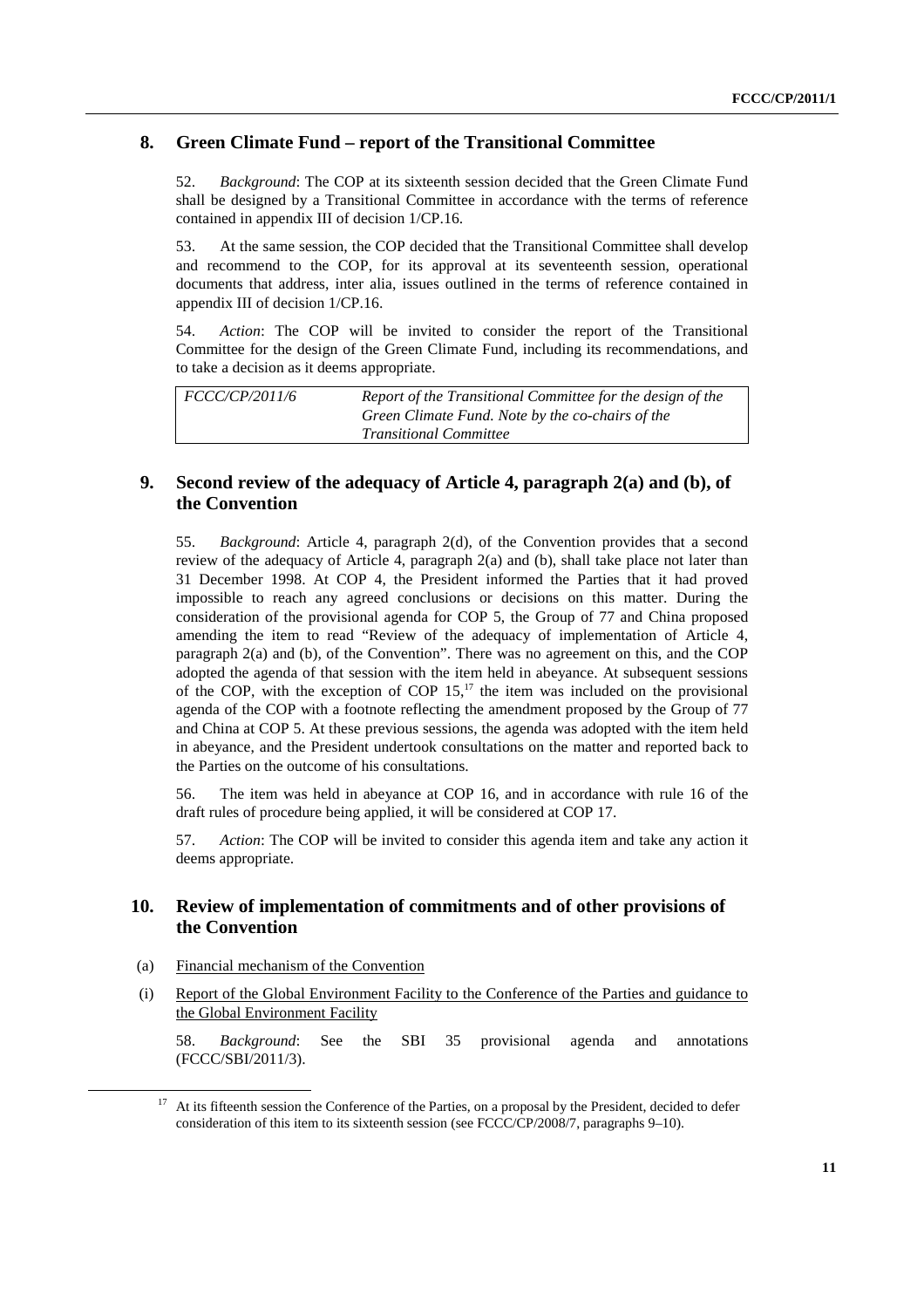59. *Action*: The COP will be invited to refer this sub-item to the SBI for its consideration and for recommendation of draft decisions or conclusions for adoption by the COP at its seventeenth session.

| <i>FCCC/CP/2011/7</i> | Report of the Global Environment Facility to the<br>Conference of the Parties. Note by the secretariat                                                   |
|-----------------------|----------------------------------------------------------------------------------------------------------------------------------------------------------|
| FCCC/CP/2011/MISC.1   | Views and recommendations on elements to be taken into<br>account in developing guidance to the Global Environment<br>Facility. Submissions from Parties |

#### (b) National communications

(i) National communications from Parties included in Annex I to the Convention

60. *Background*: See the SBI 35 provisional agenda and annotations (FCCC/SBI/2011/8).

61. *Action*: The COP will be invited to refer this sub-item to the SBI for its consideration and for recommendation of draft decisions or conclusions for adoption by the COP at its seventeenth session.

(ii) National communications from Parties not included in Annex I to the Convention

62. *Background*: See the SBI 35 provisional agenda and annotations (FCCC/SBI/2011/8).

63. *Action*: The COP will be invited to refer this sub-item to the SBI for its consideration and for recommendation of draft decisions or conclusions for adoption by the COP at its seventeenth session.

(c) Development and transfer of technologies

64. *Background*: See the SBSTA 35 provisional agenda and annotations (FCCC/SBSTA/2011/3) and the SBI 35 provisional agenda and annotations (FCCC/SBI/2011/8).

65. *Action*: The COP will be invited to refer this sub-item to the SBSTA and the SBI for their consideration and for recommendation of draft decisions or conclusions for adoption by the COP at its seventeenth session.

*FCCC/SB/2011/2 Report on activities and performance of the Technology Executive Committee for 2011* 

(d) Capacity-building under the Convention

66. *Background*: See the SBI 35 provisional agenda and annotations (FCCC/SBI/2011/8).

67. *Action*: The COP will be invited to refer this sub-item to the SBI for its consideration and for recommendation of draft decisions or conclusions for adoption by the COP at its seventeenth session.

- (e) Implementation of Article 4, paragraphs 8 and 9, of the Convention
- (i) Implementation of the Buenos Aires programme of work on adaptation and response measures (decision 1/CP.10)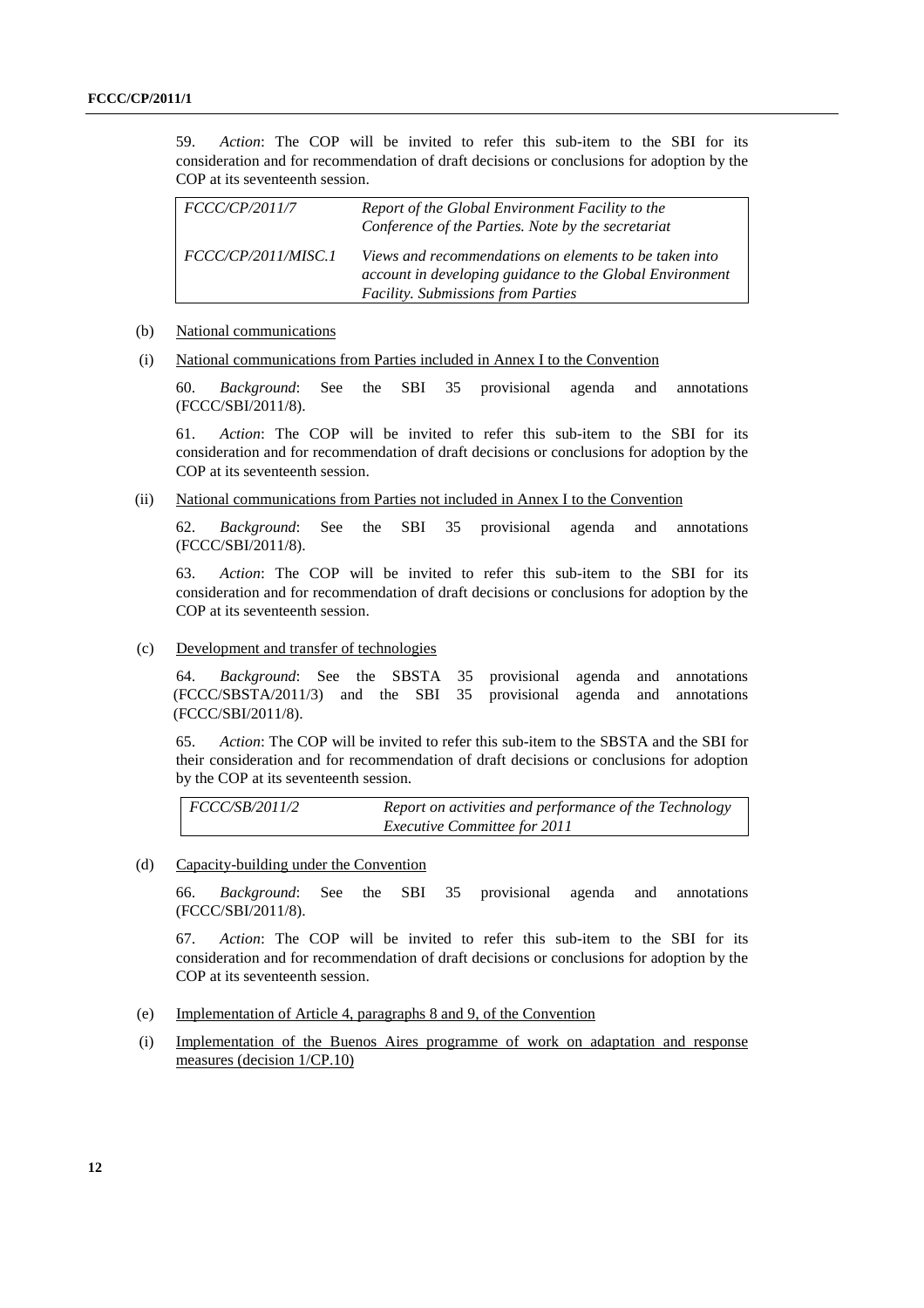68. *Background*: See the SBSTA 35 provisional agenda and annotations (FCCC/SBSTA/2011/3) and the SBI 35 provisional agenda and annotations (FCCC/SBI/2011/8).

69. *Action*: The COP will be invited to refer this sub-item to the SBSTA and the SBI for their consideration. The SBSTA, pursuant to decision 1/CP.10, paragraph 23, will address issues relating to the Nairobi work programme on impacts, vulnerability and adaptation to climate change. The SBI will address other aspects of the implementation of decision 1/CP.10, relating to the adverse impacts of climate change and the impacts of the implementation of response measures.

(ii) Matters relating to the least developed countries

70. *Background*: See the SBI 35 provisional agenda and annotations (FCCC/SBI/2011/8).

71. *Action*: The COP will be invited to refer this sub-item to the SBI for its consideration and for recommendation of draft decisions or conclusions for adoption by the COP at its seventeenth session.

(f) Other matters referred to the Conference of the Parties by the subsidiary bodies

72. *Background*: Any other matters concerning the Convention referred by the subsidiary bodies to the COP may be taken up under this item, including draft decisions and conclusions completed at the thirty-fourth and thirty-fifth sessions of the SBSTA and the SBI.

73. *Action*: The COP will be invited to adopt draft decisions or conclusions pertaining to the Convention forwarded by the SBSTA or the SBI at their thirty-fourth and thirty-fifth sessions.

### **11. Accelerated access to critical mitigation and adaptation technologies and related intellectual property rights**

74. *Background*: A proposal was received from India to include this item in the provisional agenda of the COP at its seventeenth session. Background information relating to the proposal has been provided by India and can be found in document FCCC/CP/2011/INF.2.

75. *Action*: The COP will be invited to consider this item and take any action it deems appropriate.

| <i>FCCC/CP/2011/INF.2</i> | Proposals by India for inclusion of additional agenda     |
|---------------------------|-----------------------------------------------------------|
|                           | <i>items in the provisional agenda of the seventeenth</i> |
|                           | session of the Conference of the Parties. Note by the     |
|                           | secretariat                                               |

### **12. Equitable access to sustainable development**

76. *Background*: A proposal was received from India to include this item in the provisional agenda of the COP at its seventeenth session. Background information relating to the proposal has been provided by India and can be found in document FCCC/CP/2011/INF.2.

77. *Action*: The COP will be invited to consider this item and take any action it deems appropriate.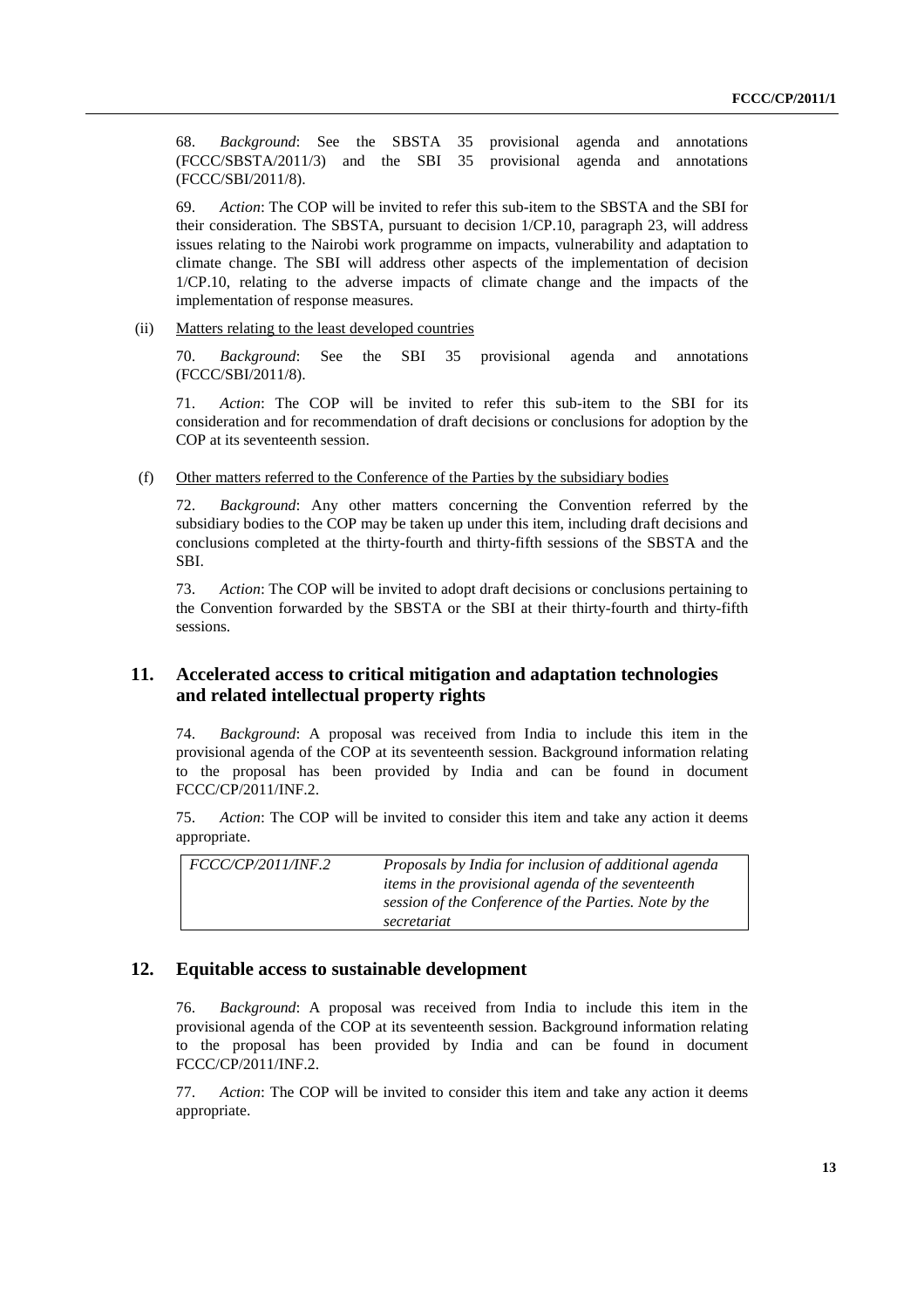| <i>FCCC/CP/2011/INF.2</i> | Proposals by India for inclusion of additional agenda |
|---------------------------|-------------------------------------------------------|
|                           | items in the provisional agenda of the seventeenth    |
|                           | session of the Conference of the Parties. Note by the |
|                           | secretariat                                           |

### **13. Unilateral trade measures**

78. *Background*: A proposal was received from India to include this item in the provisional agenda of the COP at its seventeenth session. Background information relating to the proposal has been provided by India and can be found in document FCCC/CP/2011/INF.2.

79. *Action*: The COP will be invited to consider this item and take any action it deems appropriate.

| <i>FCCC/CP/2011/INF.2</i> | Proposals by India for inclusion of additional agenda     |
|---------------------------|-----------------------------------------------------------|
|                           | <i>items in the provisional agenda of the seventeenth</i> |
|                           | session of the Conference of the Parties. Note by the     |
|                           | secretariat                                               |

### **14. Administrative, financial and institutional matters:**

#### (a) Budget performance for the biennium 2010–2011

80. *Background*: See the SBI 35 provisional agenda and annotations (FCCC/SBI/2011/8).

81. *Action*: The COP will be invited to refer this sub-item to the SBI for its consideration and for recommendation of draft decisions or conclusions for adoption by the COP at its seventeenth session.

#### (b) Programme budget for the biennium 2012–2013

82. *Background*: The SBI, at its thirty-fourth session, recommended a draft decision on this issue for adoption by the COP at its seventeenth session (FCCC/SBI/2011/7/Add.1).

83. *Action*: The COP will be invited to adopt the recommended draft decision mentioned in paragraph 82 above.

### **15. High-level segment**

84. The inauguration of the high-level segment will take place in the afternoon of Tuesday, 6 December 2011. National statements will be heard in joint meetings of the COP and the CMP during the high-level segment on 7–8 December. The high-level segment will continue until Friday, 9 December 2011.

85. The SBI, at its thirty-fourth session, agreed that arrangements be made for the delivery of concise national statements by ministers and other heads of delegation,<sup>18</sup> with a recommended time limit of three minutes, and also concise statements by representatives of intergovernmental organizations and non-governmental organizations, with a recommended time limit of two minutes, in the joint meetings of the COP and the CMP during the highlevel segment.19 Statements on behalf of groups, where the other members of the group do

<sup>&</sup>lt;sup>18</sup> Statements may also be made by other high-level representatives.

<sup>19</sup> FCCC/SBI/2011/7, paragraph 159.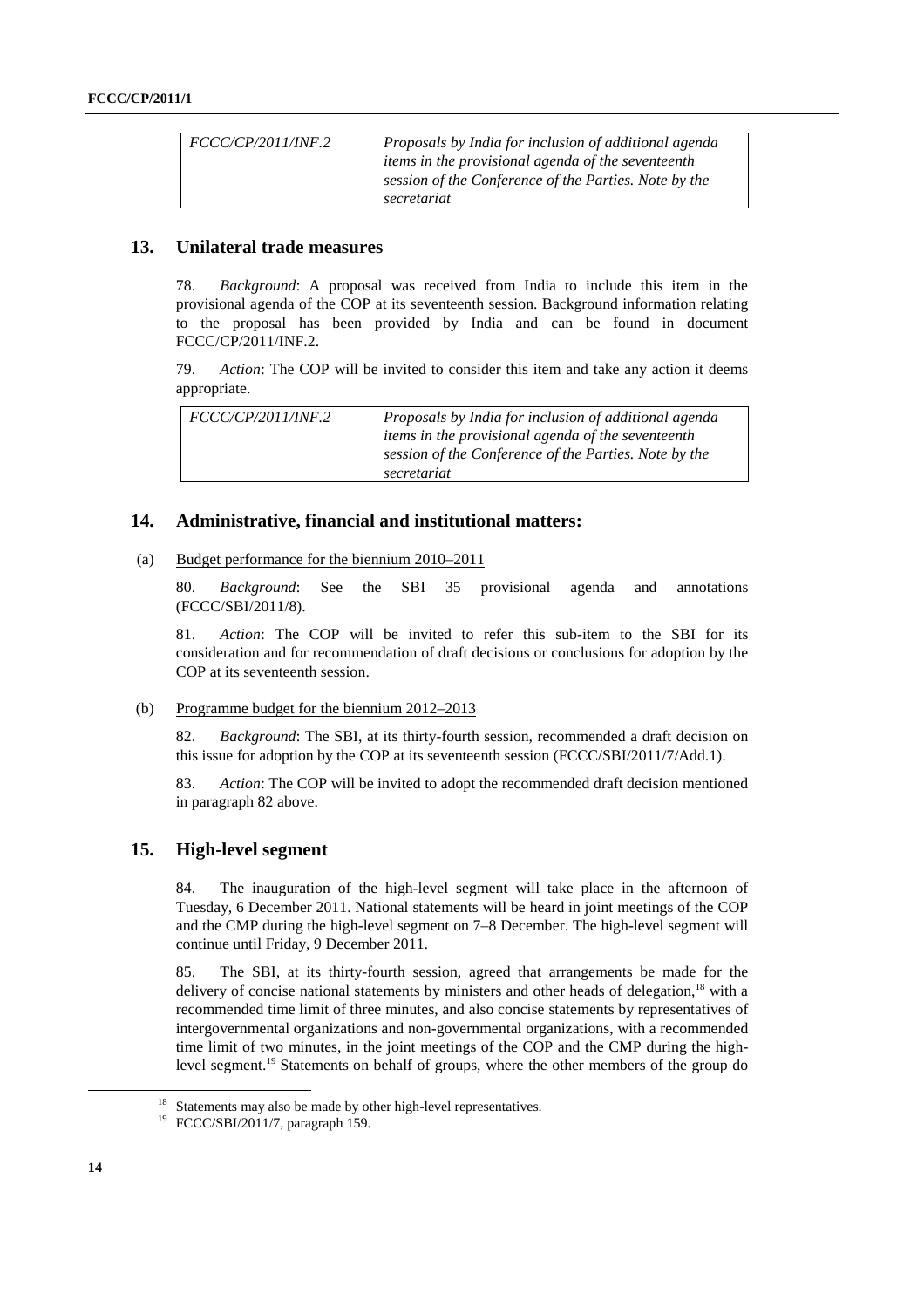not speak, are strongly encouraged and additional time will be provided for these. The full texts of the official statements will be circulated in plenary if sufficient numbers of copies are provided to the secretariat in the course of the session. Statements will also be posted on the UNFCCC website if a scanned copy is provided to the secretariat in the course of the session.

86. The list of speakers will be open from Wednesday, 28 September to Friday, 11 November 2011.<sup>20</sup> Information about the list, including a registration form, will be included in the notification to Parties for the sessions.

87. Further information on the high-level segment may be made available in an addendum to this document after consideration by the Bureau and the host Government of COP 17 and CMP 7.

### **16. Statements by observer organizations**

88. Representatives of intergovernmental and non-governmental organizations will be invited to address the joint meeting of the COP and the CMP during the high-level segment. Further information will be made available.

### **17. Other matters**

89. Any other matters for the attention of the COP will be taken up under this item.

### **18. Conclusion of the session**

#### (a) Adoption of the report of the Conference of the Parties on its seventeenth session

90. *Background*: A draft report on the work of the session will be prepared for adoption by the COP at the end of the session.

91. *Action*: The COP will be invited to adopt the draft report and authorize the Rapporteur to complete the report after the session under the guidance of the President and with the assistance of the secretariat.

#### (b) Closure of the session

92. The President will declare the session closed.

<sup>&</sup>lt;sup>20</sup> Enquiries regarding this list may be directed to the Office of External Relations at the UNFCCC secretariat by telephone (+49 228 815 1611 or 1506), fax (+49 228 815 1999) or e-mail <sessions@unfccc.int>.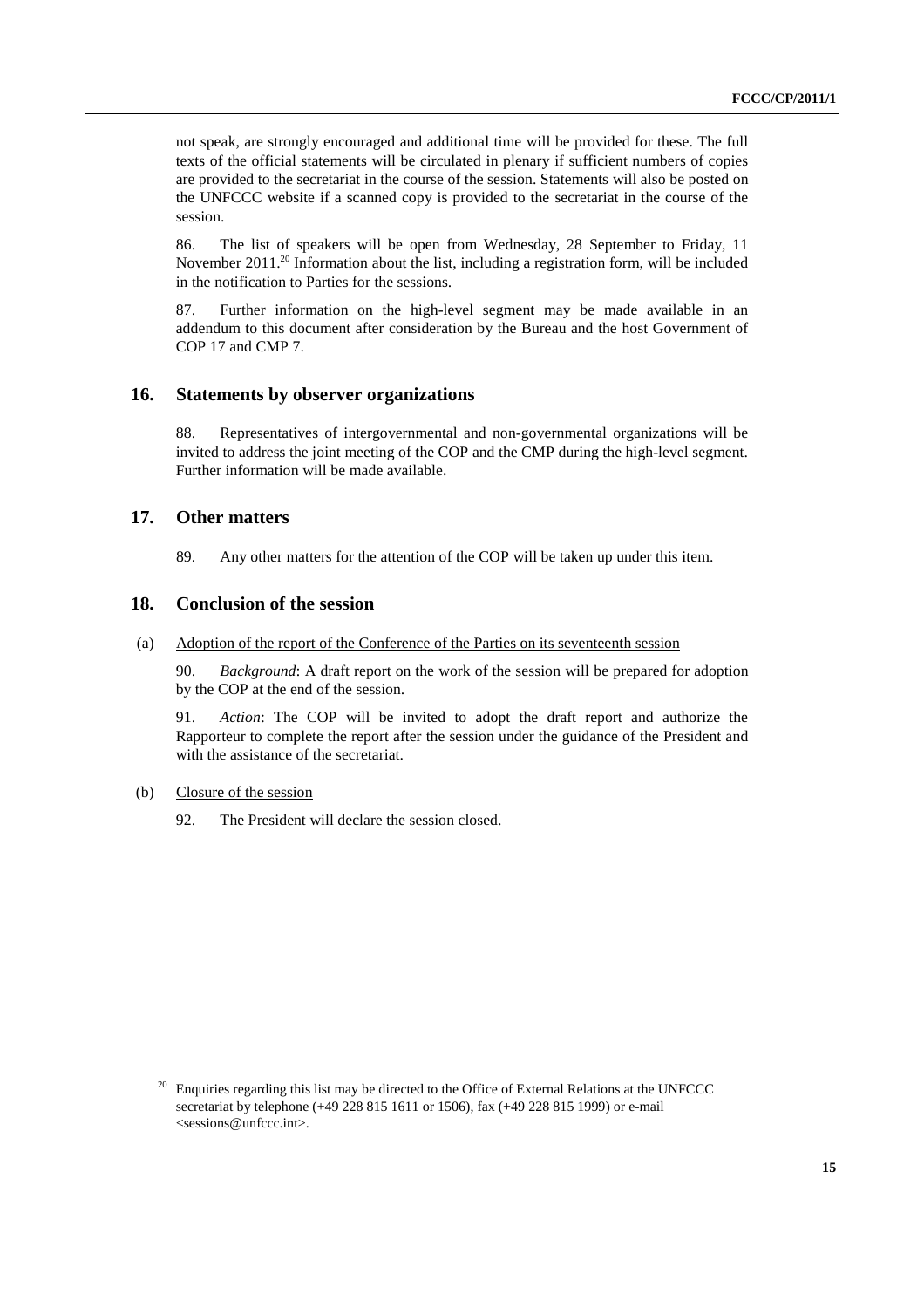## **Annex**

## **Documents before the Conference of the Parties at its seventeenth session**

## **Documents prepared for the session**

| FCCC/CP/2011/1                     | Provisional agenda and annotations. Note by the<br><b>Executive Secretary</b>                                                                                                                |
|------------------------------------|----------------------------------------------------------------------------------------------------------------------------------------------------------------------------------------------|
| FCCC/CP/2011/2                     | Admission of observers: organizations applying for<br>admission as observers. Note by the secretariat                                                                                        |
| FCCC/CP/2011/3                     | Proposal from Cyprus and the European Union to amend<br>Annex I to the Convention. Note by the secretariat.                                                                                  |
| FCCC/CP/2011/4                     | Proposal from Papua New Guinea and Mexico to amend<br>Articles 7 and 18 of the Convention. Note by the<br>secretariat                                                                        |
| FCCC/CP/2011/5                     | Proposal from the Russian Federation to amend Article 4,<br>paragraph 2(f), of the Convention. Note by the secretariat                                                                       |
| FCCC/CP/2011/6                     | Report of the Transitional Committee for the design of<br>the Green Climate Fund. Note by the co-chairs of the<br><b>Transitional Committee</b>                                              |
| FCCC/CP/2011/7                     | Report of the Global Environment Facility to the<br>Conference of the Parties. Note by the secretariat                                                                                       |
| FCCC/CP/2011/8                     | Report on modalities and procedures of the Technology<br><b>Executive Committee</b>                                                                                                          |
| FCCC/CP/2011/INF.1                 | Submissions on information from developed country<br>Parties on the resources provided to fulfil the commitment<br>referred to in decision 1/CP.16, paragraph 95. Note by the<br>secretariat |
| FCCC/CP/2011/INF.2                 | Proposals by India for inclusion of additional agenda<br>items in the provisional agenda of the seventeenth session<br>of the Conference of the Parties. Note by the secretariat             |
| FCCC/CP/2011/MISC.1                | Views and recommendations on elements to be taken into<br>account in developing guidance to the Global<br>Environment Facility. Submissions from Parties                                     |
| Other documents before the session |                                                                                                                                                                                              |
| FCCC/CP/1996/2                     | Organizational matters: adoption of the rules of<br>procedure. Note by the secretariat                                                                                                       |
| FCCC/CP/2009/3                     | Draft protocol to the Convention prepared by the<br>Government of Japan for adoption at the fifteenth session<br>of the Conference of the Parties. Note by the secretariat                   |
| FCCC/CP/2009/4                     | Draft protocol to the Convention presented by the<br>Government of Tuvalu under Article 17 of the                                                                                            |